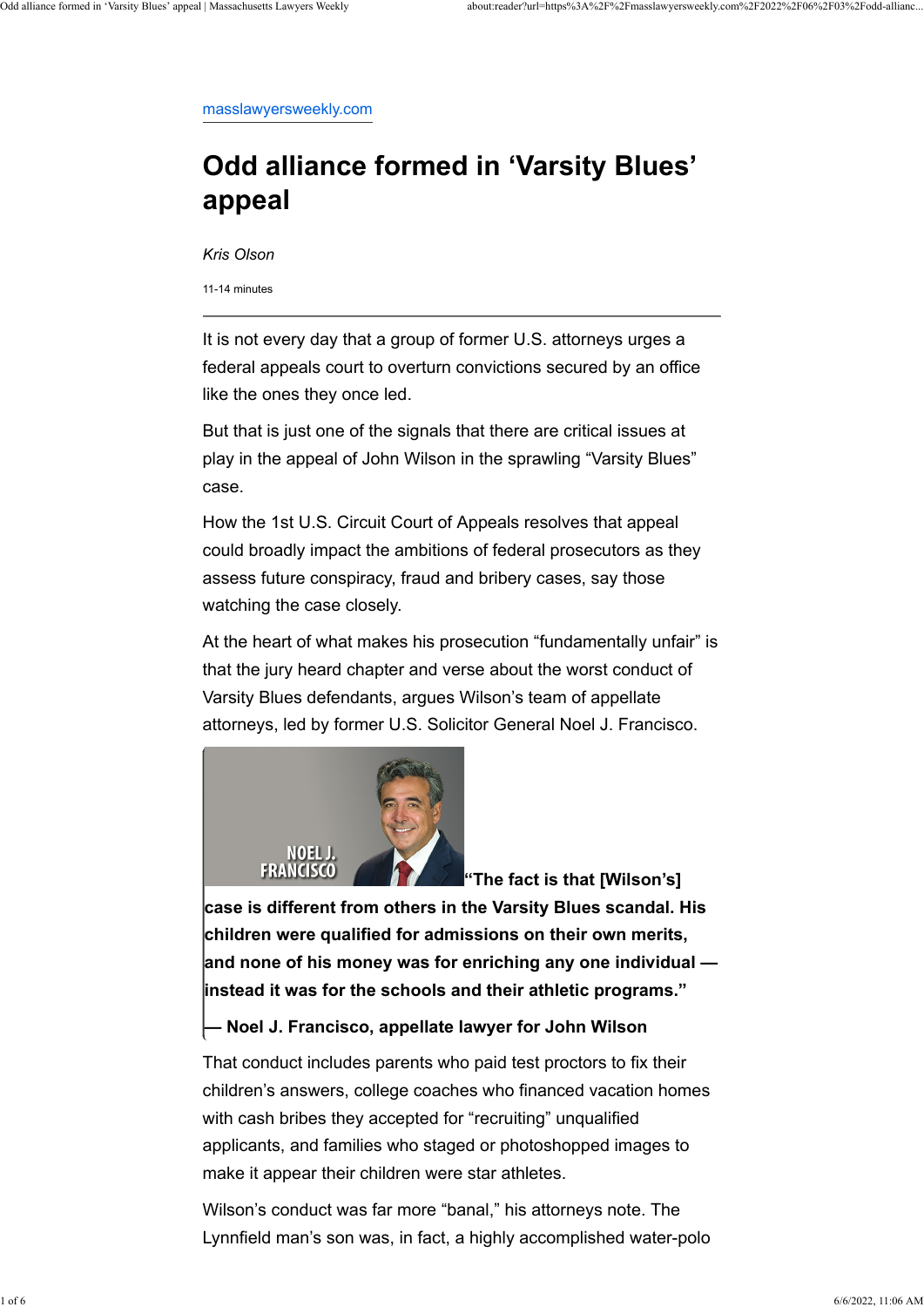player, and his daughters aced their ACTs and may well have warranted admission on their own merit.

At the suggestion of now-notorious college counselor Rick Singer, Wilson had used a "side door," donating to an athletic program at the University of Southern California so that the coach would support the admission of his son using an "embellished" athletic profile. Wilson later agreed to make similar donations to help his two daughters.

"According to the Government, this constituted bribery and property fraud. But legally it was neither," Wilson's attorneys argue.

The issues are not being raised for the first time on appeal, said Boston attorney Martin G. Weinberg, who represented several Varsity Blues defendants, including Robert Zangrillo, who would have been tried alongside Wilson and his co-defendant, Gamal Abdelaziz, who is also challenging his conviction. But Zangrillo was among 73 people pardoned by President Trump on his way out of office.

Weinberg credited a "strong defense group" with identifying "core issues" that became the subject of lengthy motions to dismiss and now petitions to the 1st Circuit.

That group included Wilson's trial attorneys, Michael Kendall and Lauren M. Papenhausen, of White & Case, and Andrew E. Tomback of McLaughlin & Stern in New York; Abdelaziz's attorneys, Brian T. Kelly, Joshua C. Sharp and Lauren A. Maynard, of Nixon Peabody; along with lawyers from Latham & Watkins, Mintz Levin and Todd & Weld.

"That is the platform upon which this appeal is being based," Weinberg said.

Given all that the court needs to digest, Weinberg predicts that the 1st Circuit's opinion may well exceed 100 pages, with its ultimate impact hard to discern until its nuances can be scrutinized.

Convicted on all counts, Wilson was sentenced to 15 months in

prison. But on May 19, U.S. District Court Judge Nathaniel M. Gorton granted Wilson and Abdelaziz's motions for release pending appeal after the government withdrew its opposition to those motions.

In an emailed statement, Francisco said he took the government's "highly unusual decision" to relent as further evidence of the strength of their grounds for appeal.

"The fact is that John's case is different from others in the Varsity Blues scandal," Francisco wrote of Wilson. "His children were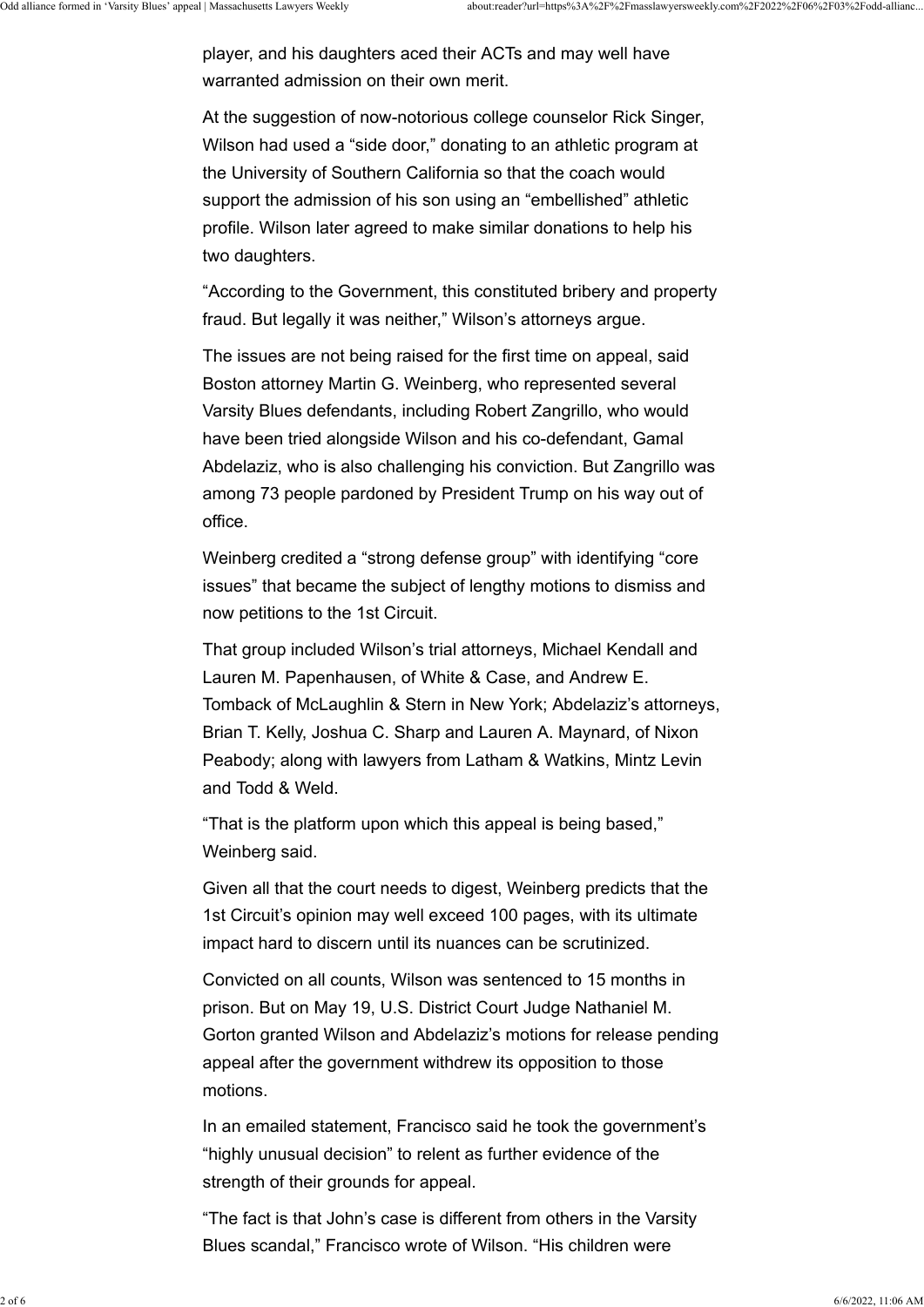qualified for admissions on their own merits, and none of his money was for enriching any one individual — instead it was for the schools and their athletic programs."

Time will tell if the 1st Circuit agrees.

#### Quintessential 'rimless wheel'

What drew the former U.S. attorneys into the fray with Wilson's appeal was Gorton's decision to reject the defense's argument that certain counts in Wilson's indictment should be dismissed for failure to allege a single conspiracy.

In making that argument, the defendants relied on the 1946 U.S. Supreme Court decision in *[Kotteakos v. United States](https://scholar.google.com/scholar_case?case=6047594975915588859&hl=en&as_sdt=6&as_vis=1&oi=scholarr)*, which held that a so-called "rimless wheel" conspiracy cannot sustain conviction for a single conspiracy.

"A rimless wheel conspiracy is one in which various defendants enter into separate agreements with a common defendant, but where the defendants have no connection with one another, other than the common defendant's involvement in each transaction," Gorton explained.

To the defendants — and now the former U.S. attorneys, too — Wilson's case is the quintessential "rimless wheel," with Singer at its hub but with no interdependence between and among the parents. Indeed, they note that in many cases the parents were in competition with one another for a limited number of admissions slots to highly competitive colleges and universities.

But Gorton determined that the government had met its burden to survive dismissal by alleging "the scheme as a whole would not have been feasible without the participation of the codefendants."

The defendants were both aware of the nature and scope of the scheme and knew they were not the only participants, the government had alleged.

"That others had engaged successfully in the scheme tended to promote it and encouraged others to enroll," Gorton noted.

But to the former U.S. attorneys — including Massachusetts' Wayne A. Budd and Michael J. Sullivan — letting the jury hear about worse acts committed by other parents only served to deprive Wilson of a fair trial.

"Defendants in criminal prosecutions should be judged based on their conduct, not the conduct of individuals with whom they have no material connection," their brief reads.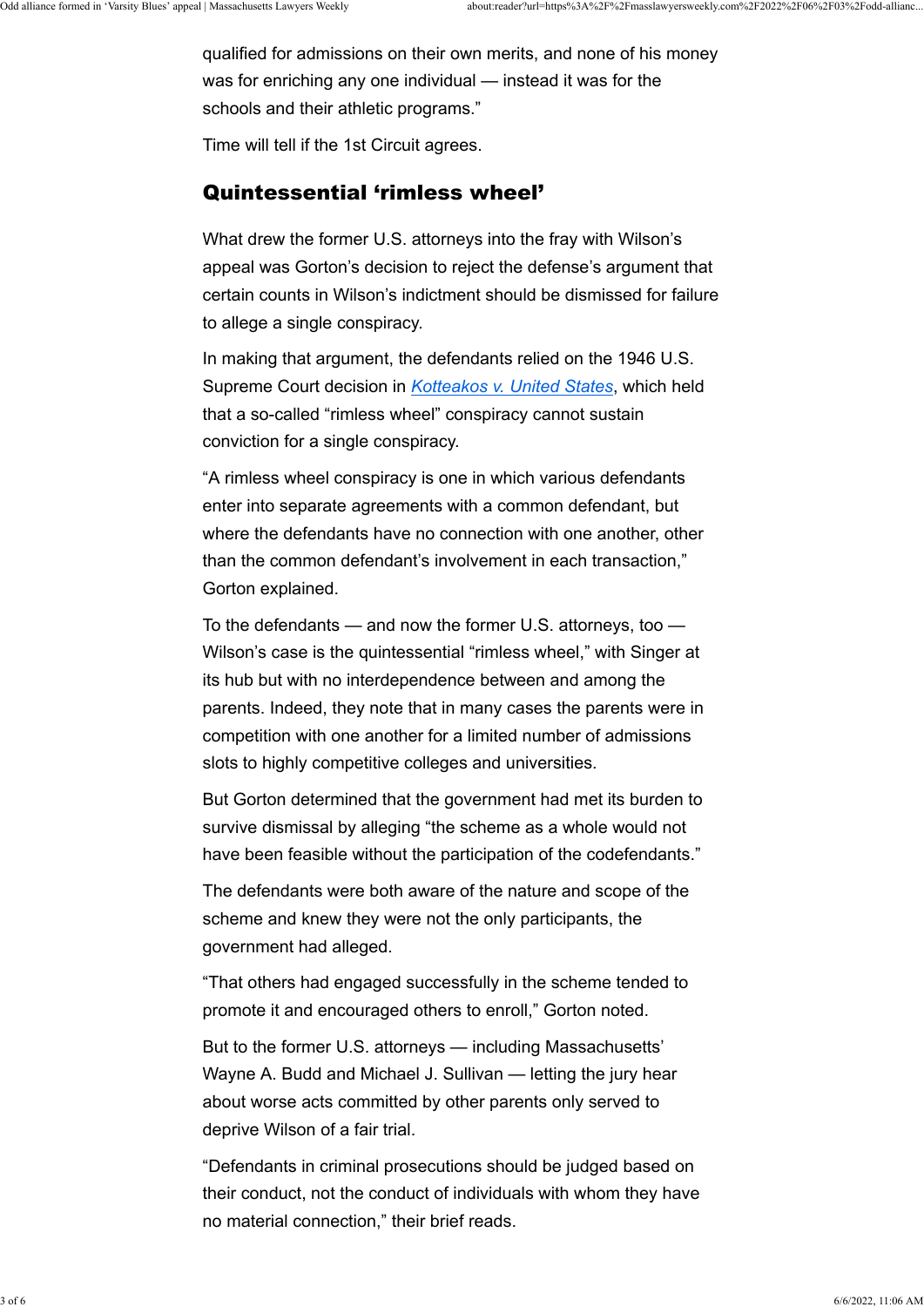The potential for expanding the universe of admissible evidence is helping to fuel a proliferation of conspiracy prosecutions across the country, said William C. Killian, who served as U.S. attorney for the Eastern District of Tennessee from 2010 to 2015, a signatory to the brief.

"I think you push the envelope as far as you can as a prosecutor; that's the job," Killian said.

But this was a case in which the trial court made an error in not putting a check on that impulse, he said.

Killian said that the 1st Circuit has in Wilson's appeal an important opportunity to offer a reminder that *Kotteakos* "is still good law, for good reason": preventing the exact kind of "evidentiary spillover" that was on stark display in Wilson's case.

"If there needs to be some reaffirmation of [the *Kotteakos*] principle, it is important, because frequently U.S. Attorney's Offices charge conspiracies in all sorts of situations because it allows the introduction of otherwise inadmissible evidence," he said.

## Bribe 'victims' also beneficiaries

Wilson has also received amicus support from a group of law school professors, including former U.S. District Court Judge Nancy Gertner, now a Harvard Law School lecturer.

The professors' brief focuses on what they believe is an imprudent broadening of what constitutes bribery under federal law in Wilson's case. They note that bribery is "historically and conceptually an offense predicated on personal gain by an agent that is not shared by the principal and corrupts an agent's loyalty."

But here, the "principal" — the university — was the ultimate recipient of the so-called "bribe."

While it is important to prevent and punish the type of "corrupt misalignments of interest" that bribes foster, Wilson's case does not fit that mold, the professors argue.

"If, however, the principal knows about the payment, approves of it, and is in fact the one receiving the benefit, then there is no violation of duty, no private benefit to the agent, and, by definition, no bribery," they write.

Gertner calls the Wilson case a "classic example of overreach" by the government.

If what Wilson did is deemed an illegal bribe, so too would be parents making a substantial donation to a college, expecting the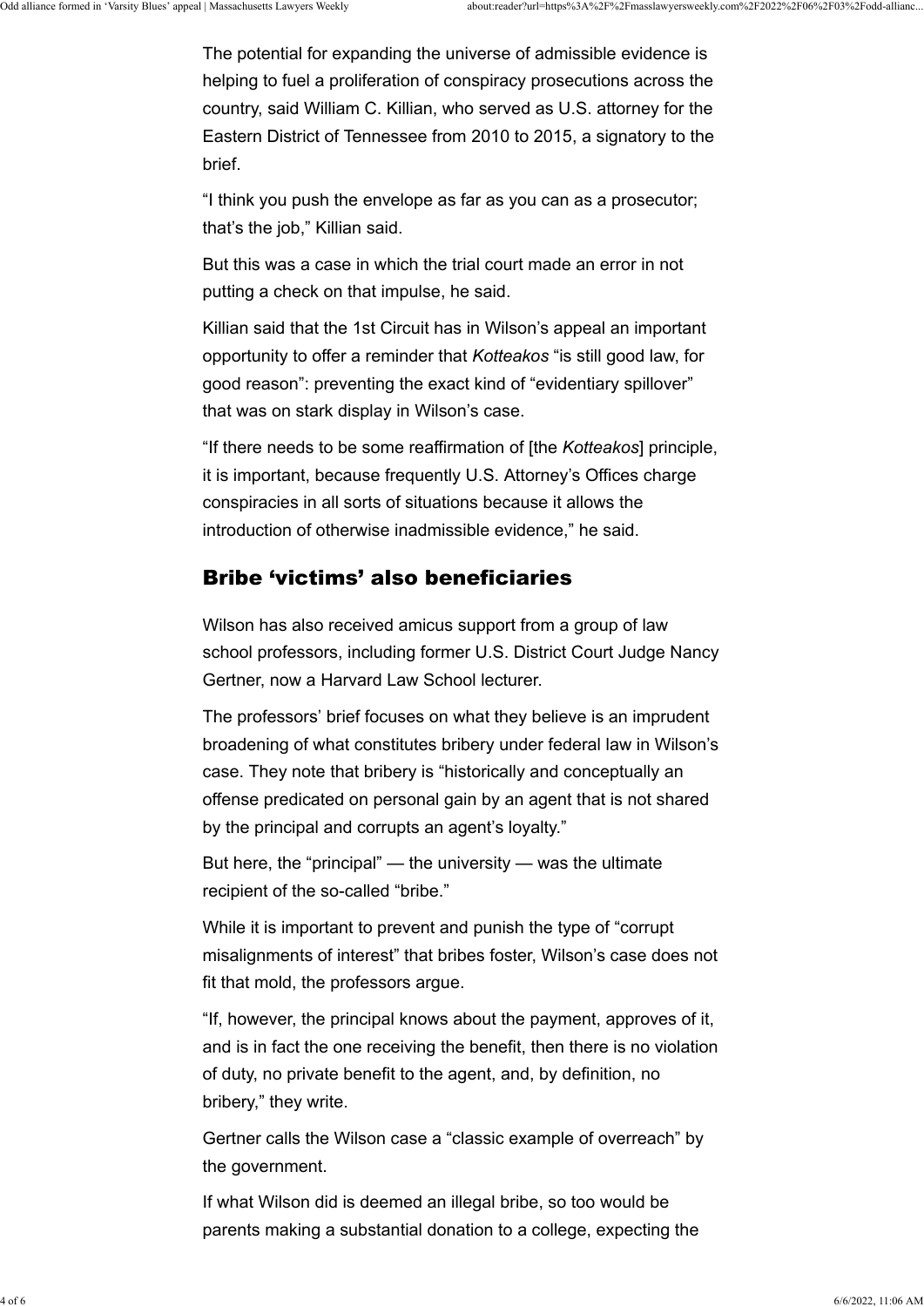admissions office to look more favorably on their child's application. By that standard, Charles Kushner would have committed a crime when he gave \$2.5 million to Harvard not long before the school admitted his son, Jared, Gertner noted.

To be sure, one might regard it as a form of "corruption" that wealth can hold such influence in college admissions, or in the political system.

"But that is 'corruption' with a small 'c,' not 'corruption' in the sense that it should be criminalized," Gertner said.

In their brief, the law professors argue that charging Wilson with bribery "is just the sort of unprincipled expansion of federal corruption law that the Supreme Court has repeatedly rejected."

The first in that line of cases was *McNally v. United States* in 1987, in which the court held that the federal mail fraud statute, 18 U.S.C. §1341, protects only property rights, not "intangible rights to honest and impartial government."

After Congress enacted 18 U.S.C. §1346 to sweep in "a scheme or artifice to deprive another of the intangible right of honest services" under the fraud statute, the Supreme Court in 2010 again intervened in companion cases — *[Skilling v. United States](https://www.supremecourt.gov/opinions/09pdf/08-1394.pdf)* and *[Black v. United States](https://www.supremecourt.gov/opinions/09pdf/08-876.pdf)* — to limit §1346 to "core" cases involving bribes and kickbacks.

The 1st Circuit should similarly resist the government's attempt to "shoehorn" Wilson's conduct into a "traditional bribery paradigm," the professors argue.

"People may disagree whether it is fair or socially desirable for private universities to admit the children of wealthy donors," the brief reads. "But before this prosecution, no one ever suggested that a parent who made such a donation, hoping his or her child might benefit, could be risking federal prosecution and prison."

## Colleagues disagree

Wilson is also challenging Gorton's decision to allow the prosecution to pursue the theory that Wilson had defrauded the schools out of "money or property" by using deception to induce admissions offers for his children.

Looking at the same issue in a different Varsity Blues case, U.S. District Court Judge Indira Talwani came out the other way, concluding that an admissions offer is not property within the meaning of the federal fraud statutes.

"Rather, an admission slot is just an offer to engage in a transaction